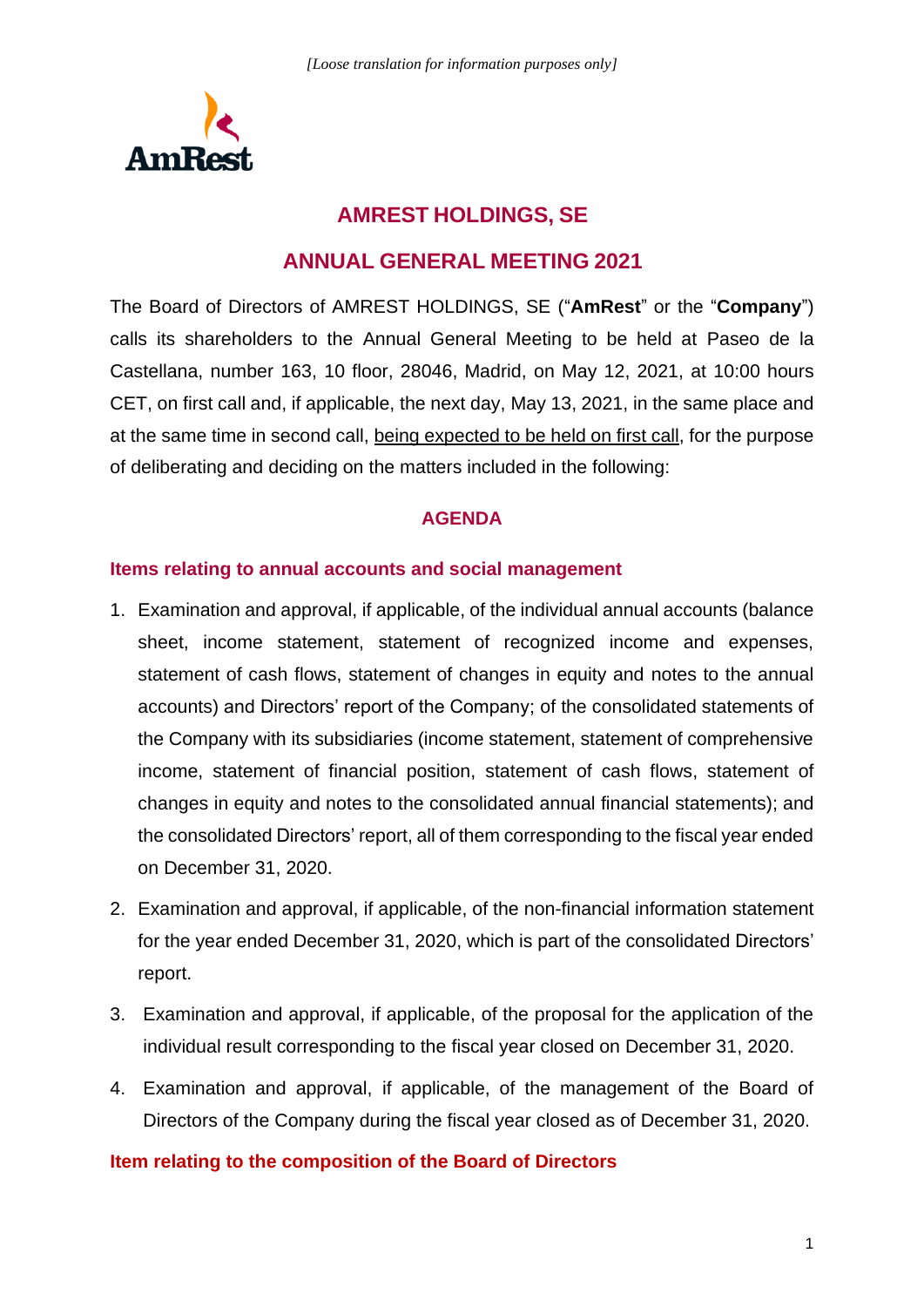

5. Ratification and reelection of Mrs. Mónica Cueva Díaz as Independent External **Director** 

#### **Items relating to the remuneration of the Directors**

- 6. Examination and approval, if applicable, of the remuneration policy for directors for the years 2021 to 2023.
- 7. Examination and approval, if applicable, of the maximum annual remuneration of the members of the Board of Directors in their capacity as such for the year 2021.

#### **General matters**

- 8. Approval of the fifteen days period for the call to the Extraordinary Shareholders' Meetings in accordance with article 515 of the Companies Act.
- 9. Delegation of powers of attorney for the formalization and registration of the resolutions adopted by the Annual General Meeting and to carry out the mandatory deposit of the annual accounts.

### **Consultative vote**

10. Consultative vote on the 2020 Annual Directors' Remuneration Report.

### **COMPLEMENT OF THE CALL AND SUBMISSION OF PROPOSALS**

Within five days following the publication of this call, shareholders representing at least 3% of the share capital may request that a supplement be published to the notice of the Annual General Meeting, including one or more points on its agenda, provided that the new points are accompanied by a justification or, where appropriate, a proposal for a justified resolution, as well as to present justified proposals of resolution on matters already included or that must be included in the agenda of the call.

The exercise of these rights must be made by means of reliable notification that must be received at the registered office, accompanied by a copy of the attendance, delegation and voting card (the "**Shareholder Card**") and sufficient supporting documentation of its status as shareholders issued in Spanish or English, by the corresponding depository entity (the "**Ownership Certificate**").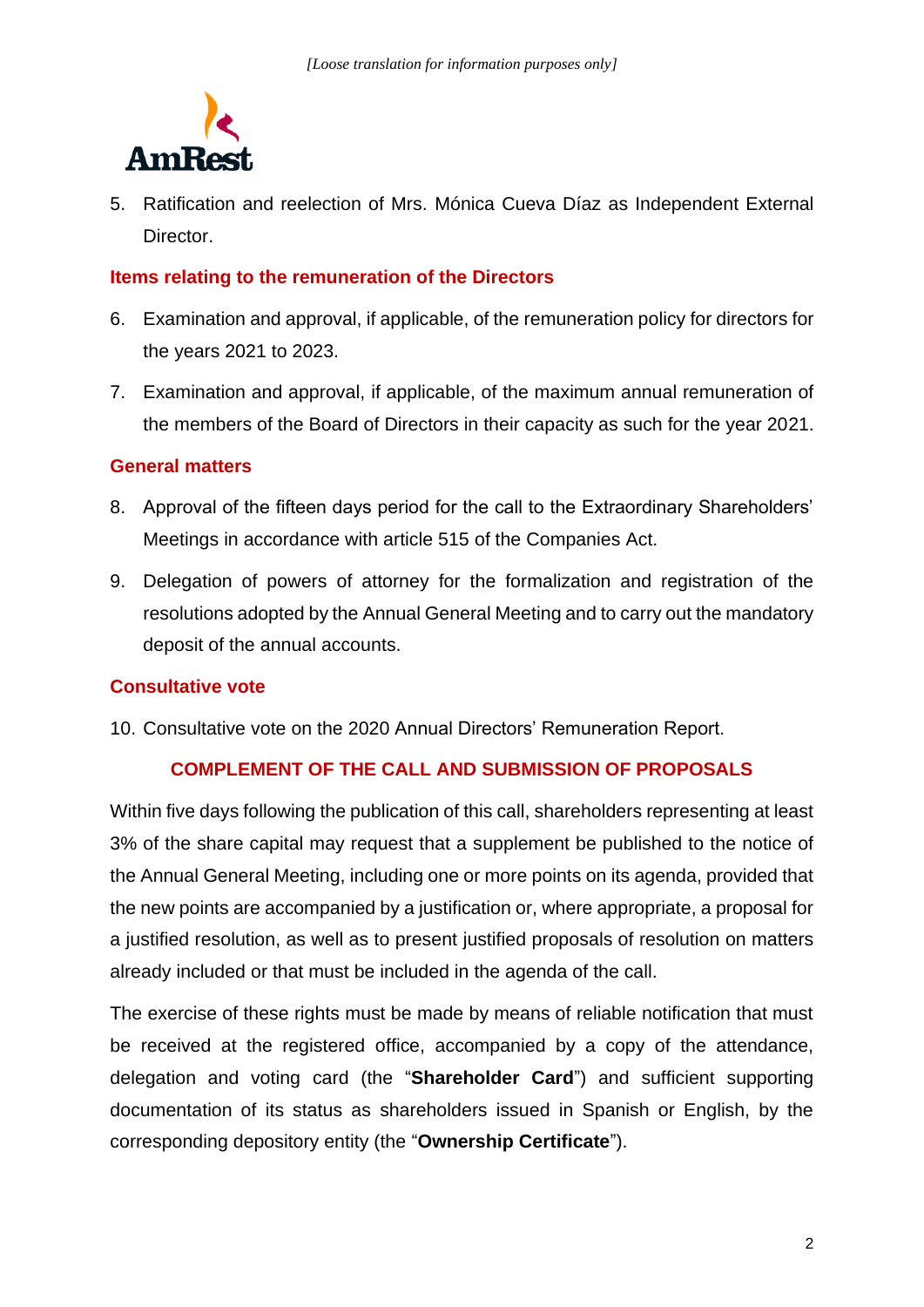

# **ATTENDANCE AND PROXY REPRESENTATION**

All holders of voting shares duly registered in the corresponding book-entry registry five days ahead of the Annual General Meeting may attend and vote at the meeting.

Any shareholder who has the right to attend may be represented at the Ordinary General Shareholders' Meeting by another person, even if he/she is not a shareholder, complying with the requirements established for that purpose.

Shareholders, or their representatives, must identify themselves through their national identity document or passport.

The representation is always revocable and the personal assistance of the shareholder to the meeting, either physically or by having cast the vote remotely, will be construed as revocation.

### **REMOTE PROXY REPRESENTATION AND VOTING**

Shareholders with the right to attend may grant their proxy or cast their vote remotely by delivering the Shareholder Card at the offices of the Company duly completed and accompanied by the Ownership Certificate, by sending it to the Company (a) by postal correspondence to the registered office for the attention of the Legal Department (ref General Meeting), or (b) electronically.

On the corporate website of the Company [\(www.amrest.eu\)](http://www.amrest.eu/) is available the Shareholders' Guide that provides detailed information about the way shareholders can exercise their rights to attend, grant proxy representation and vote remotely.

Proxy representations and votes remotely cast by postal or electronic correspondence must be received by the Company, as a general rule, no later than May 10, 2021

The validity of the proxy representation and of the vote cast remotely is subject to verification by the Company. In case of divergence between the number of shares communicated by the shareholder that grants the proxy representation or cast their vote through remote communication and that stated on the Ownership Certificate, the latter will be considered valid for the purposes of quorum and voting, and unless proof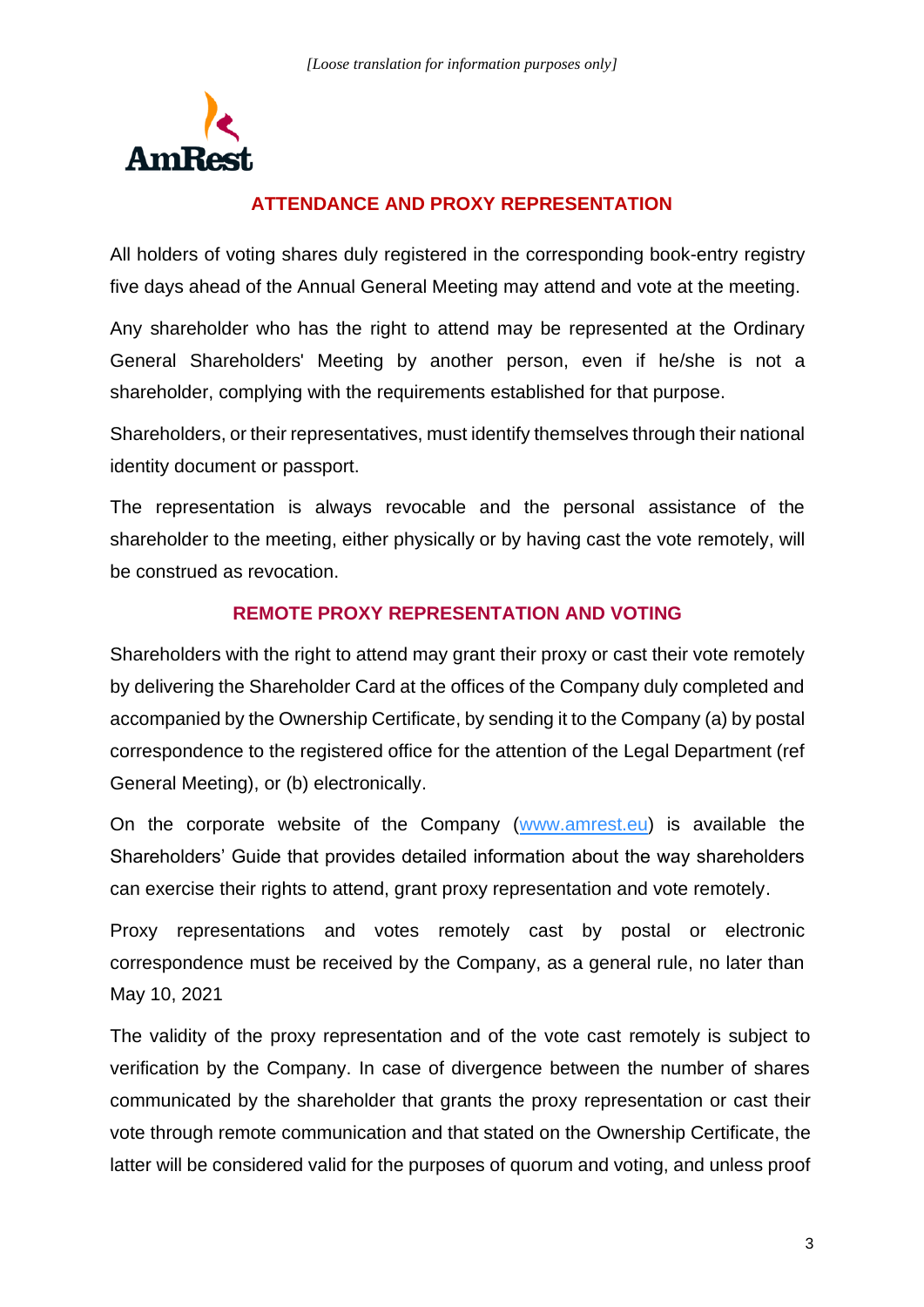

of otherwise.

### **INFORMATION AND DOCUMENTATION AVAILABLE**

Up to the fifth day prior to the General Shareholders' Meeting, shareholders may request in writing the information or clarifications they deem necessary or formulate in writing the questions they deem pertinent about the matters included in the order of the day of the call, of the information accessible to the public that would have been provided by the Company to the National Securities Market Commission (*Comisión Nacional del Mercado de Valores*) since the last General Shareholders' Meeting, and of the auditor's reports on the annual accounts and individual management reports of the Company and consolidated with its subsidiaries for the year 2020.

As of the date of publication of this call notice, the shareholders have without interruption at their disposal on the corporate website, among others, the documentation and information which is related below:

- The present notice of meeting.
- The total number of shares and voting rights on the date of the notice.
- The annual financial report for the financial year 2020, which includes the individual and consolidated annual accounts, the individual and consolidated Directors' reports of the Company and the respective auditors reports for the year 2020.
- The corresponding non-financial information statement to the fiscal year ended December 31, 2020, which is part of the consolidated Directors' report, together with the independent assurance report on the non-financial information statement.
- The full text of the resolutions proposed by the Board of Directors to be adopted, if applicable, by the General Shareholders' Meeting of the Company in relation to each of the points included in the Agenda.
- The Appointments and Remuneration Committee proposal and the Board of Directors' report regarding the director whose ratification and reelection is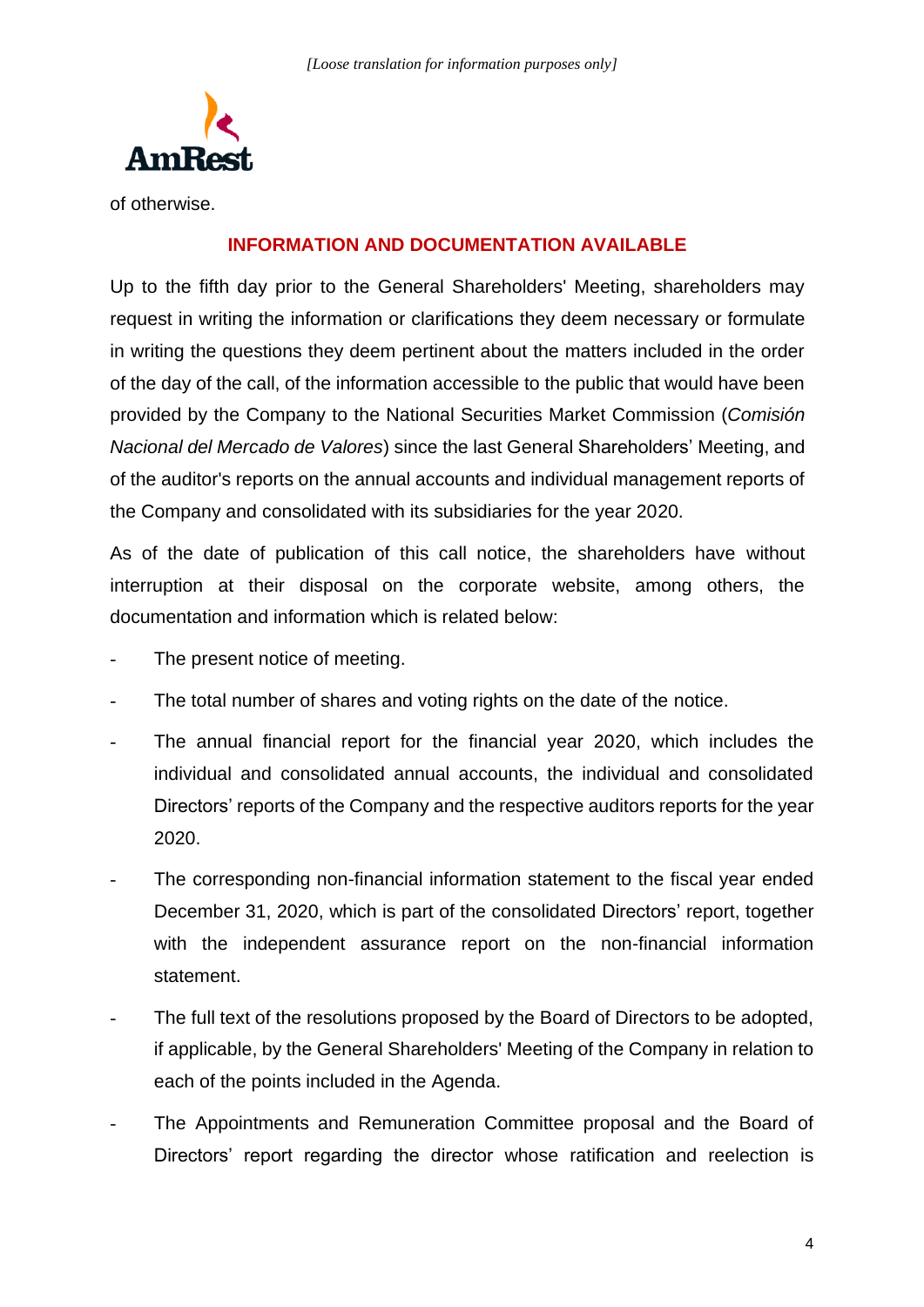

proposed to the AGM.

- The full text of the Remuneration Policy for Directors for the financial years 2021- 2023 together with the report of the Appointments and Remuneration Committee related to the policy.
- The applicable rules for delegation and voting by means of remote communication, and the necessary documentation for that purpose.
- The Shareholder Card.

In addition, shareholders have the right to examine at the registered office and request delivery of the documentation that must be made available to them because of this Annual General Meeting.

## **COMMON PROVISIONS**

The exercise of rights of information, assistance, delegation, distance voting, request for publication of a supplement to the call and presentation of proposals based on resolutions will be made in accordance with the provisions of the Law and in the documents that conform the corporate governance system of the Company, available on the corporate website.

### **SPECIAL MEASURES IN RELATION TO THE COVID-19 PANDEMIC**

In view of the health crisis cause by the Covid-19 pandemic and the importance of taking precautionary measures to avoid contagion, all shareholders are strongly advised to use the different channels made available to them to delegate representation and vote remotely.

In this regard, in due compliance with the limitations imposed on the free movement of persons and those that may remain in force at the time of the General Meeting, the Company has resolved to strictly limit access to shareholders who wish to physically participate in the General Meeting (or their representatives) and to those persons who must attend or whose participation is considered absolutely essential for the development of the meeting.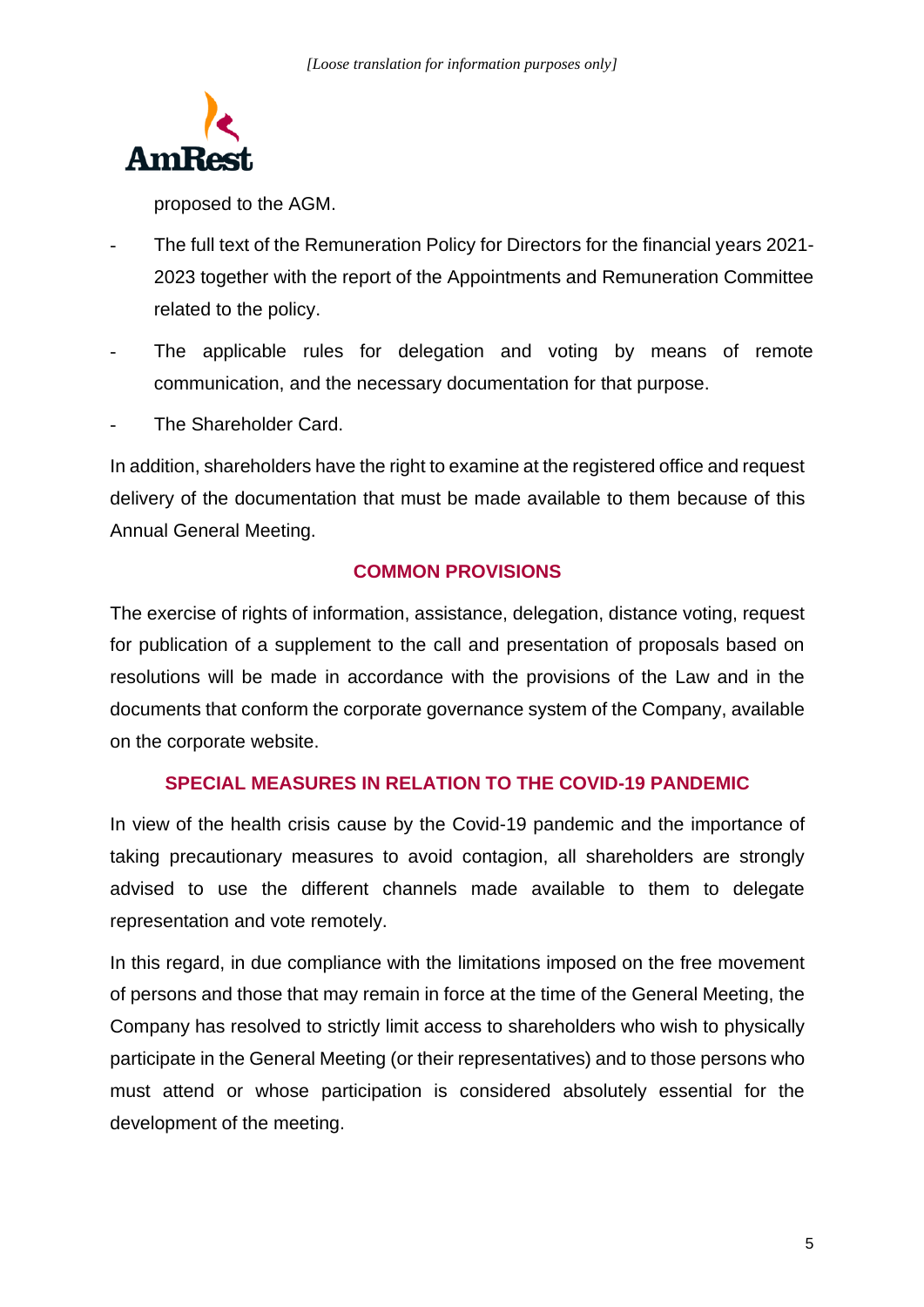

The Company shall continue to closely monitor the evolution of the situation in order to decide, if necessary, to adopt any other measures it considers appropriate to safeguard the social interest and health of its shareholders and all its other stakeholders. If new measures are taken, they shall be reported in due course.

The extraordinary organizational measures that are finally applied, as well as all the necessary information for the shareholder shall be included on the website www.amrest.eu or by the means that are necessary depending on the scope of the measures.

## **ELECTRONIC FORUM OF SHAREHOLDERS**

In accordance with current regulations, an Electronic Shareholders' Forum has been set up on the Company's website, the use of which will be in accordance with the legal purpose and the guarantees and operating rules established by the Company, being available to shareholders and associations of shareholders which are duly legitimized.

### **NOTARY INTERVENTION**

The Board of Directors has agreed to request the presence of a Notary Public to draw up the minutes of the Annual General Shareholders' Meeting.

### **PERSONAL DATA PROTECTION**

The personal data that shareholders provide to the Company (when exercising or delegating their information, assistance, representation and voting rights) or that are provided by both credit institutions and investment service companies in those that said shareholders have deposited or guarded their shares as by the entities that, in accordance with the Law, have to keep the records of the securities represented by means of book entries, will be treated by the Company in order to manage the relationship shareholder

For these purposes, the data will be incorporated into files whose responsibility is the Company. These data will be provided to the Notary in relation exclusively to the lifting of the notarial minutes of the Ordinary General Shareholders' Meeting.